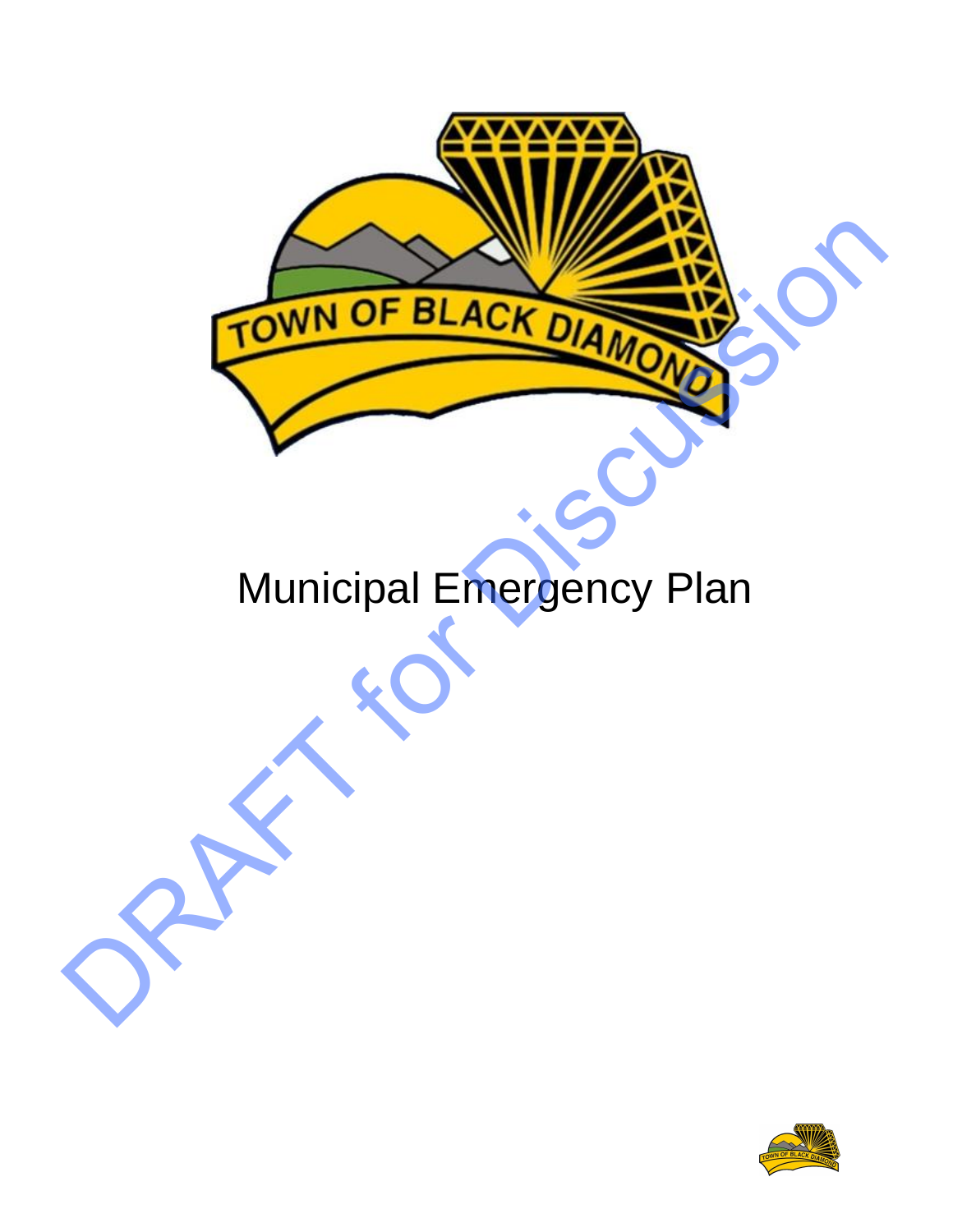s:\emergency management\restricted access\bdem plans - drafts\2019 emergency management plans\2019-02 -emergencymanagement-plan.docx

ORAFT for Discussion

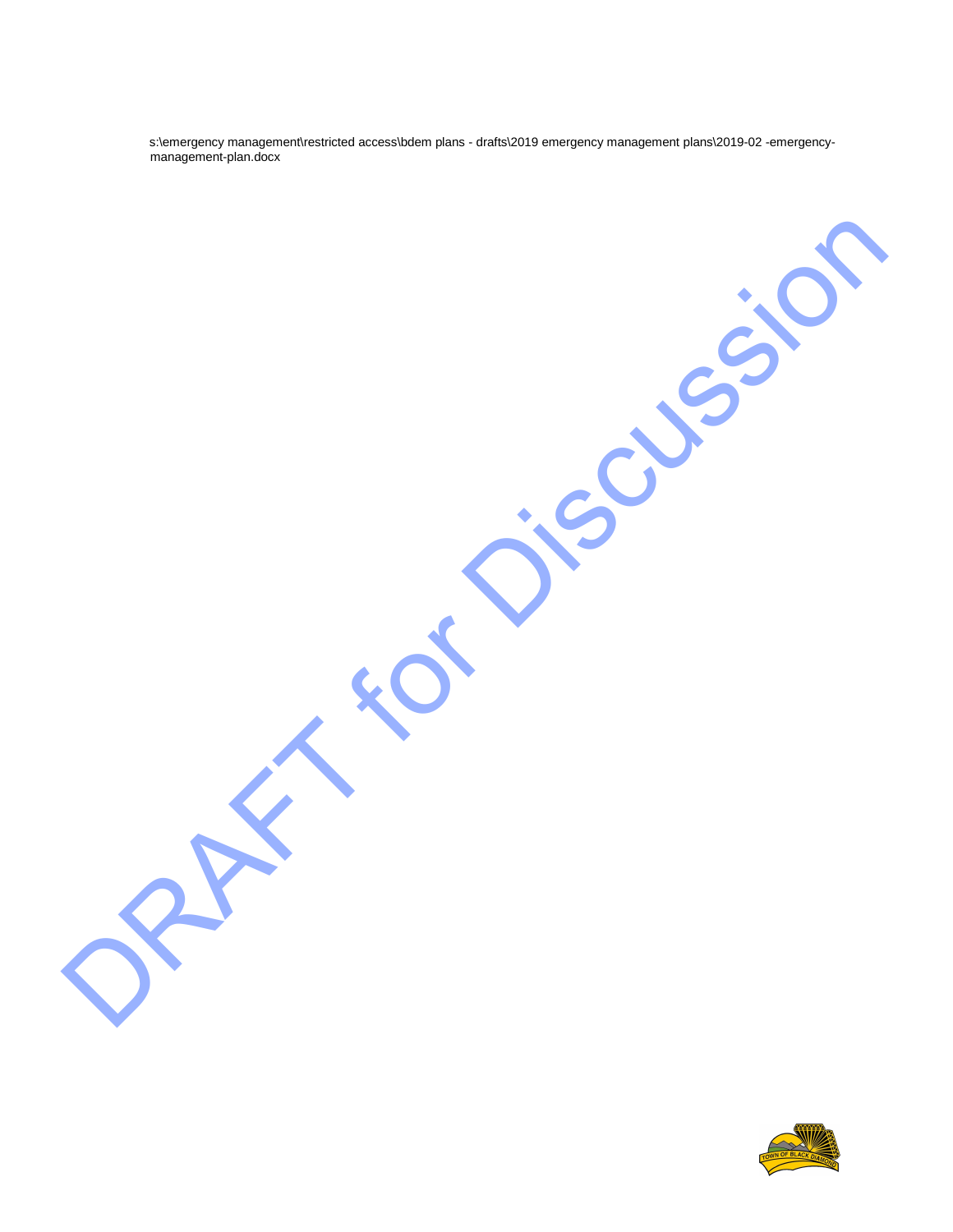## **TABLE OF CONTENTS**

| 1.0 |                |
|-----|----------------|
| 1.1 |                |
| 1.2 | 5 <sup>1</sup> |
| 1.3 |                |
| 1.4 | $\blacksquare$ |
| 1.5 |                |
| 1.6 |                |
| 1.7 |                |
|     |                |
| 2.1 |                |
| 2.2 |                |
| 2.3 |                |
|     |                |
|     |                |
|     |                |
|     |                |
|     |                |
|     |                |
| 3.0 |                |
| 3.1 |                |
|     |                |
|     |                |
|     |                |
|     |                |
|     |                |
| 4.0 |                |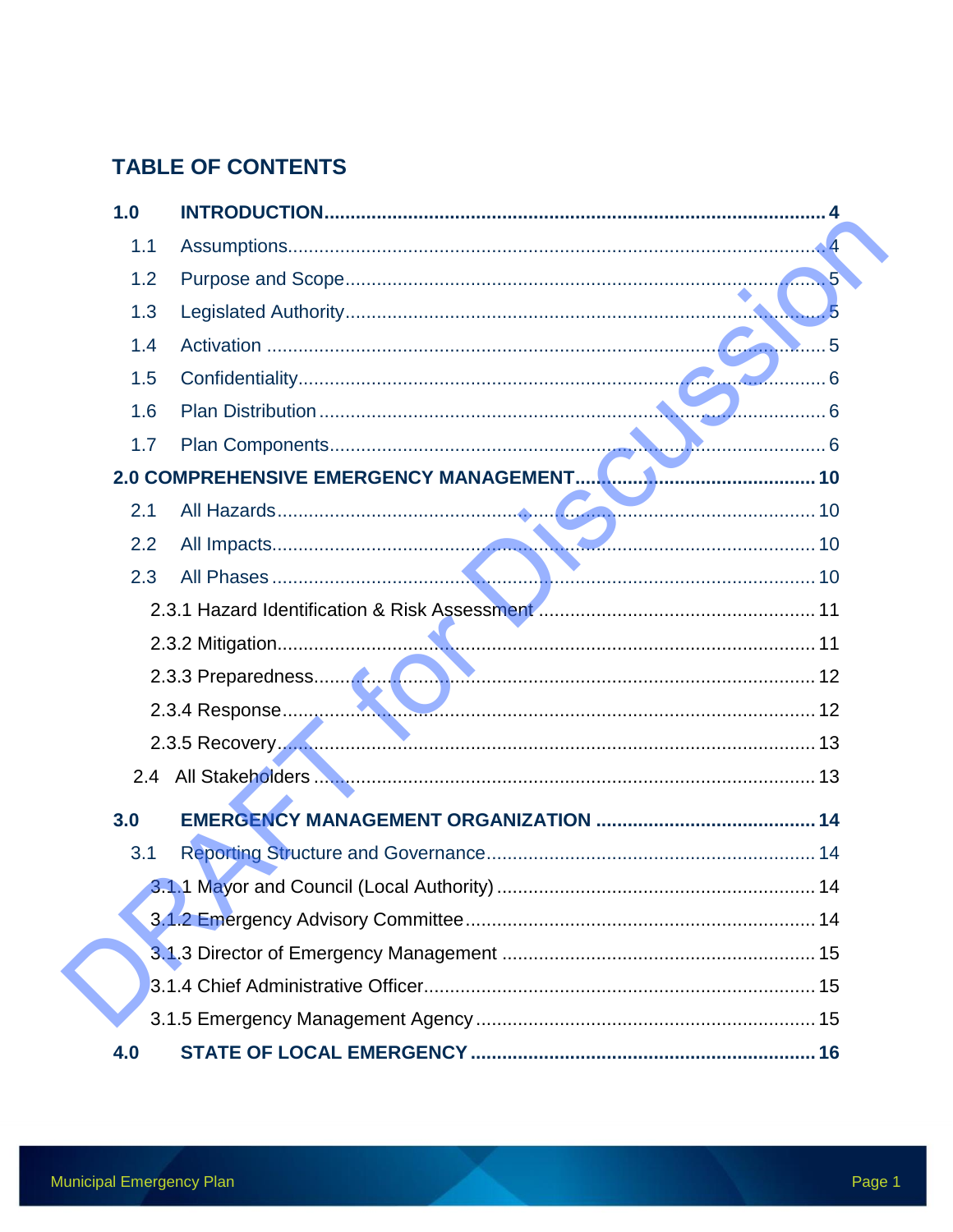| 4.1 |                                                                             |    |
|-----|-----------------------------------------------------------------------------|----|
| 4.2 |                                                                             |    |
| 4.3 |                                                                             |    |
| 4.4 |                                                                             |    |
| 5.0 |                                                                             |    |
| 5.1 |                                                                             |    |
|     |                                                                             | 18 |
|     |                                                                             |    |
| 5.2 |                                                                             |    |
|     |                                                                             |    |
| 5.3 |                                                                             |    |
|     |                                                                             |    |
|     |                                                                             |    |
| 5.4 |                                                                             |    |
|     |                                                                             |    |
|     |                                                                             |    |
|     |                                                                             |    |
| 5.5 |                                                                             |    |
|     |                                                                             |    |
|     |                                                                             |    |
| 5.6 |                                                                             |    |
|     |                                                                             |    |
|     | 5.6.2 Alberta Emergency Management Agency (Provincial Operations Centre) 22 |    |
|     |                                                                             |    |
|     |                                                                             |    |
|     |                                                                             |    |
| 5.7 |                                                                             |    |
|     |                                                                             |    |
|     |                                                                             |    |
| 6.0 |                                                                             |    |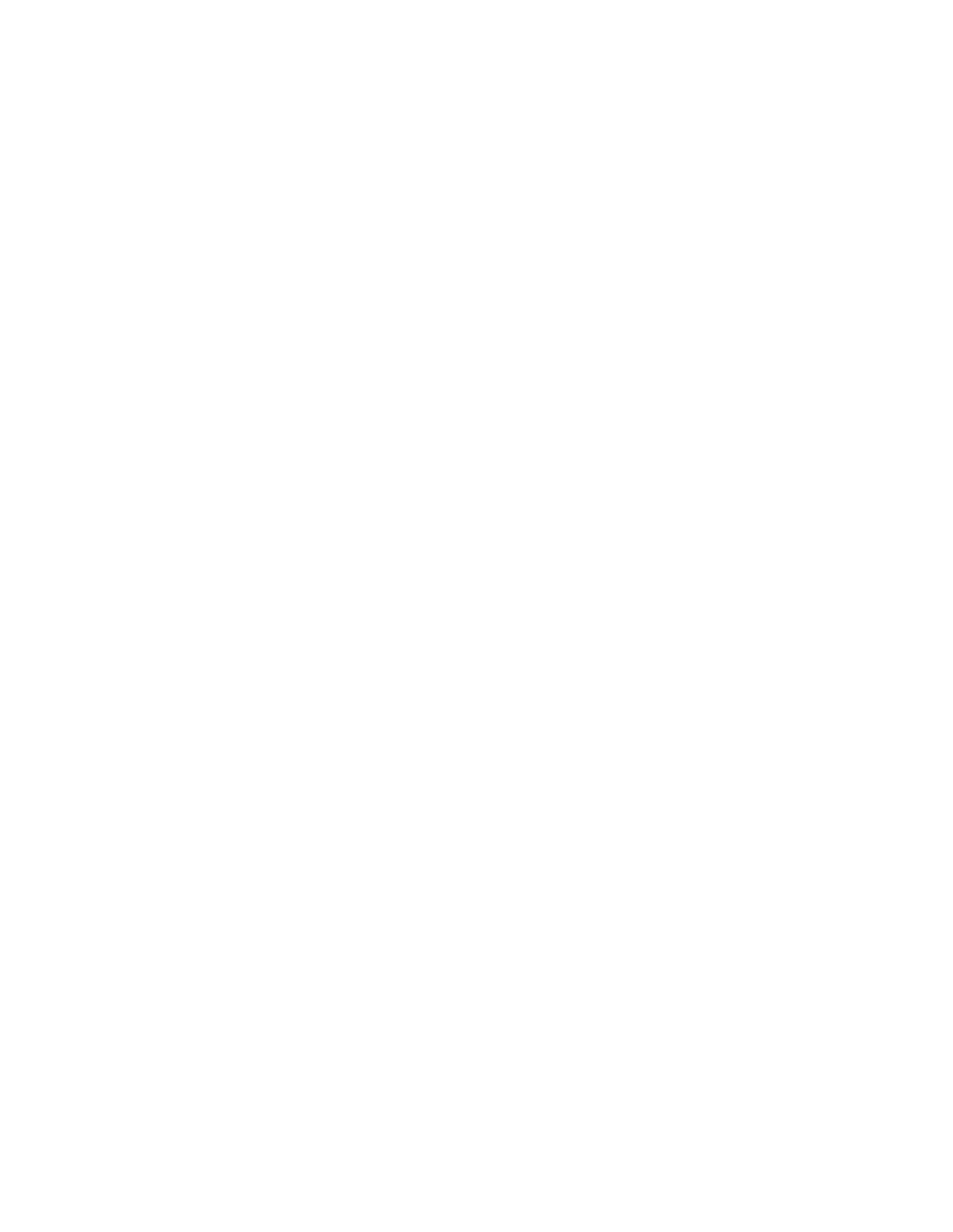## TABE **OCIDEINS**

| $\mathbf{D}$ | <b>TROTO</b>                                | 4            |
|--------------|---------------------------------------------|--------------|
| 1.1          |                                             | $\mathbf{A}$ |
| 1.2          |                                             | $5^{\circ}$  |
| 1.3          |                                             |              |
| 1.4          |                                             |              |
| 1.5          |                                             |              |
| 1.6          |                                             |              |
| 1.7          |                                             |              |
|              | <b>ZCQIPREHENVE</b><br><b>EMERENMANEMEN</b> |              |
| 2.1          |                                             |              |
| 2.2          |                                             |              |
| 2.3          |                                             |              |
|              |                                             |              |
|              |                                             |              |
|              | 12<br>2.3.3 Preparedness                    |              |
|              |                                             |              |
|              |                                             |              |
|              |                                             |              |
| $\mathbf{D}$ | EMERENMANGMENRANTNO                         |              |
| 3.1          |                                             |              |
|              |                                             |              |
|              |                                             |              |
|              |                                             |              |
|              |                                             |              |
|              |                                             |              |
| 40           | STATE OCALEMERESY                           |              |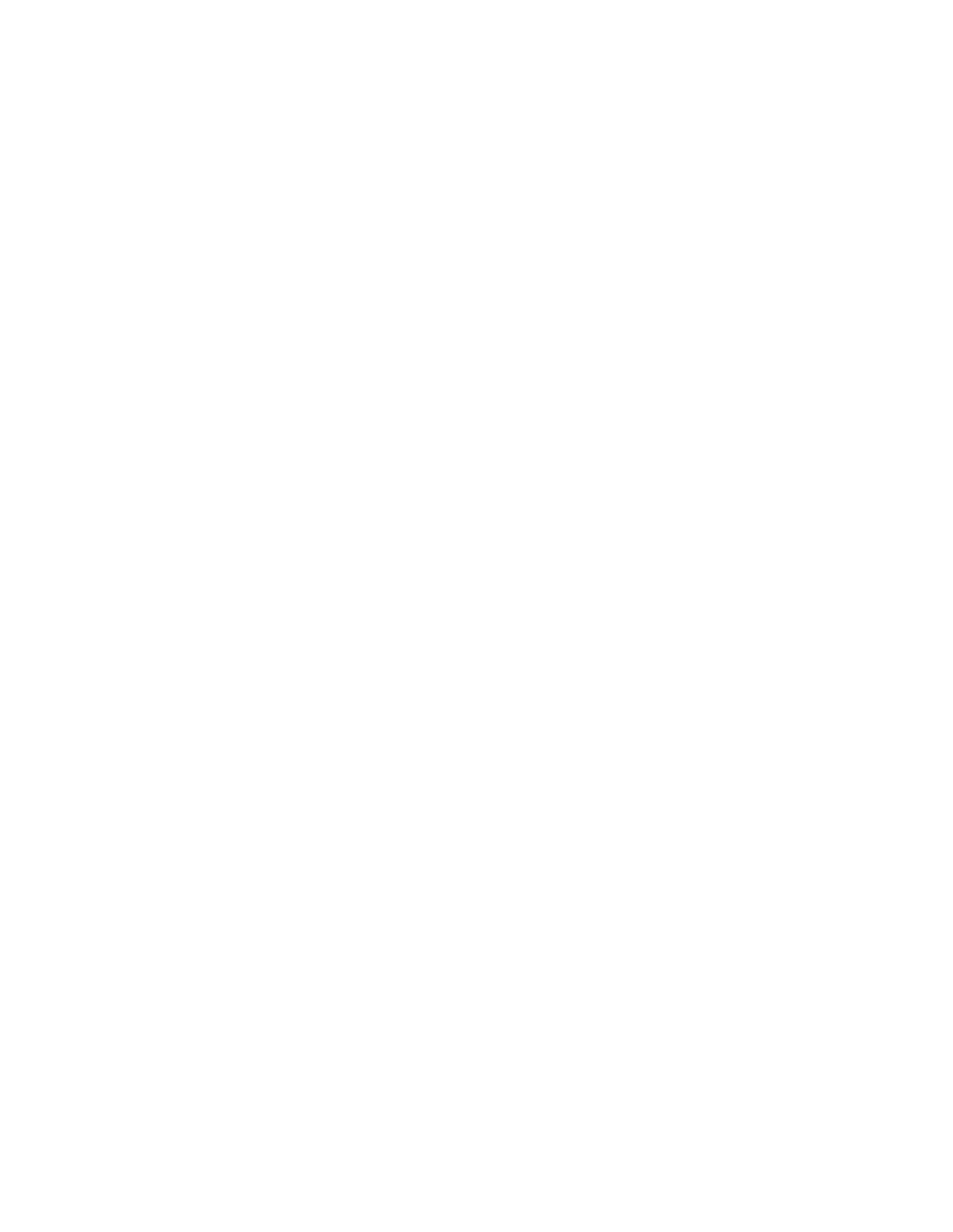| 4.1 |                                                                             |    |
|-----|-----------------------------------------------------------------------------|----|
| 4.2 |                                                                             |    |
| 4.3 |                                                                             |    |
| 4.4 |                                                                             |    |
| 5.0 |                                                                             |    |
| 5.1 |                                                                             |    |
|     |                                                                             | 18 |
|     |                                                                             |    |
| 5.2 |                                                                             |    |
|     |                                                                             |    |
| 5.3 |                                                                             |    |
|     |                                                                             |    |
|     |                                                                             |    |
| 5.4 |                                                                             |    |
|     |                                                                             |    |
|     |                                                                             |    |
|     |                                                                             |    |
| 5.5 |                                                                             |    |
|     |                                                                             |    |
|     |                                                                             |    |
| 5.6 |                                                                             |    |
|     |                                                                             |    |
|     | 5.6.2 Alberta Emergency Management Agency (Provincial Operations Centre) 22 |    |
|     |                                                                             |    |
|     |                                                                             |    |
|     |                                                                             |    |
| 5.7 |                                                                             |    |
|     |                                                                             |    |
|     |                                                                             |    |
| 6.0 |                                                                             |    |